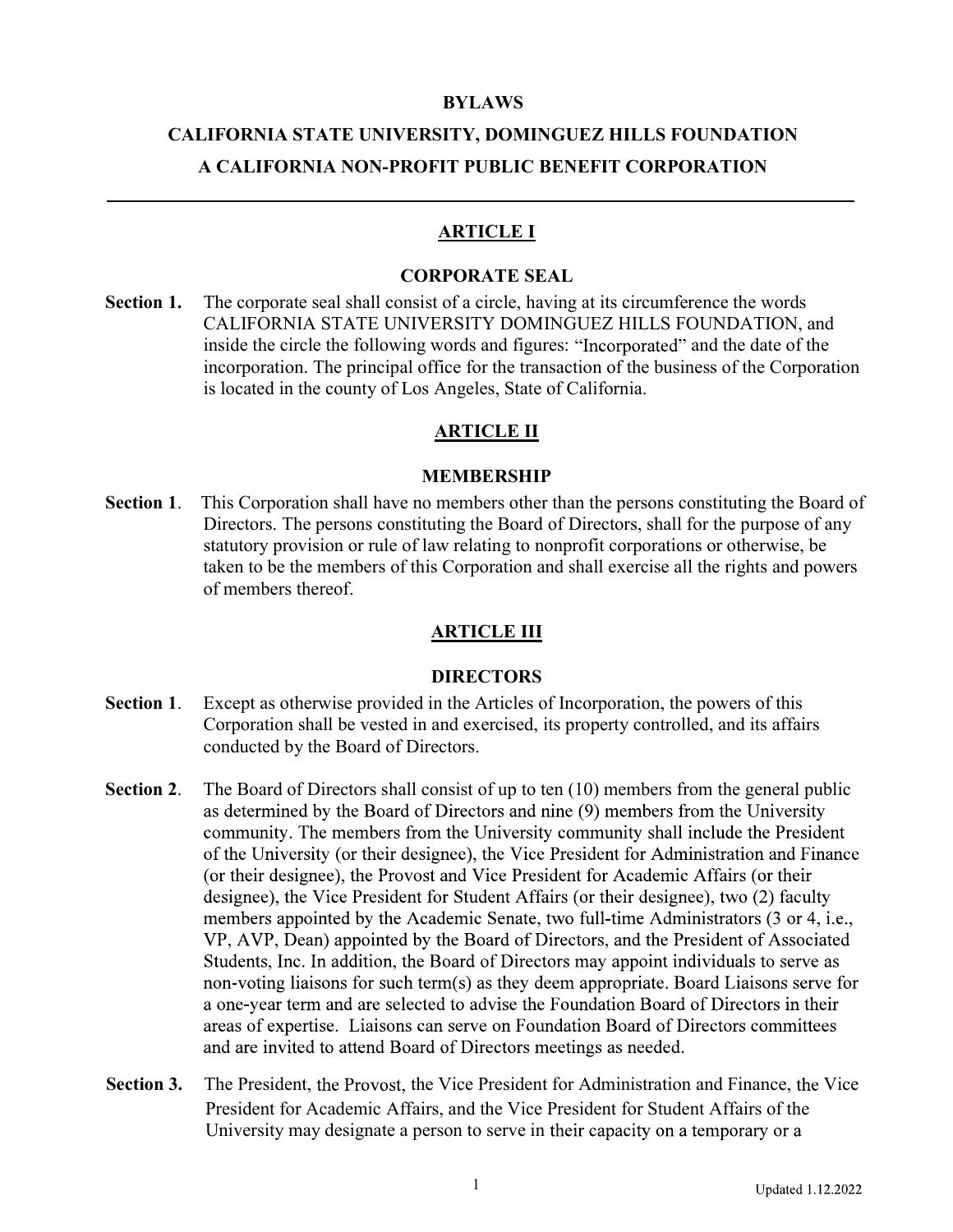permanent basis. Designees of the President and the Vice Presidents serve at pleasure.

- Section 4. Directors, other than the President or their designee, may be removed by a two-thirds majority vote of the total present membership of the Board of Directors.
- Section 5. The term of Director serving in the capacity of the University President and the University Vice Presidents shall be for the period of time they hold that position. Similarly, the term of the Director serving in the capacity of President of Associated Students, Inc. shall be for the period of time they hold that position. All other Directors shall be elected by majority of the membership of the Board to hold office for a term of two years.
- Section 6. Terms of office will begin on July 1st and end on June 30th. A Director of the Board ceases to hold office upon the expiration of the term. Election will be held at the last scheduled Board meeting before July 1st. Vacancies on the Board of Directors including those by expiration of term shall be filled by nomination by the Nominating Committee, and a majority vote of the total present membership of the Board of Directors.
- Section 7. The Directors shall serve without compensation.
- Section 8. The Board of Directors shall have the power and duty:
	- A. To cause to be kept a complete record and minutes of all their acts and proceedings and the proceedings of the Corporation.
	- B. To appoint and remove officers, agents, management and other key employees, and special committees, fix their duties and compensation, and require such security for the faithful performance of their duties as may be deemed advisable.
	- C. To oversee the management of the business of the Corporation, and to cause to be made for it, rules and regulations not inconsistent with the Articles of Incorporation, these Bylaws, and the laws of the State of California. At its discretion, the Board may directly manage the business of the Corporation during times it deems as essential to prevent or alleviate undue risk to the Corporation.
	- D. To incur indebtedness for the conduct of business, the terms and amounts of which shall be entered in the minutes of the Board. The Secretary-Treasurer and Executive Director shall sign officially all evidences of indebtedness.
	- E. To provide oversight to all officers and agents to ensure their duties as well as the duties of all Corporation employees are properly performed.
	- F. To do such other acts as may be authorized by law.
- Section 9. Each Director shall file with the Secretary-Treasurer an address to which all notices may be directed until notice of change of address has been given by them in writing.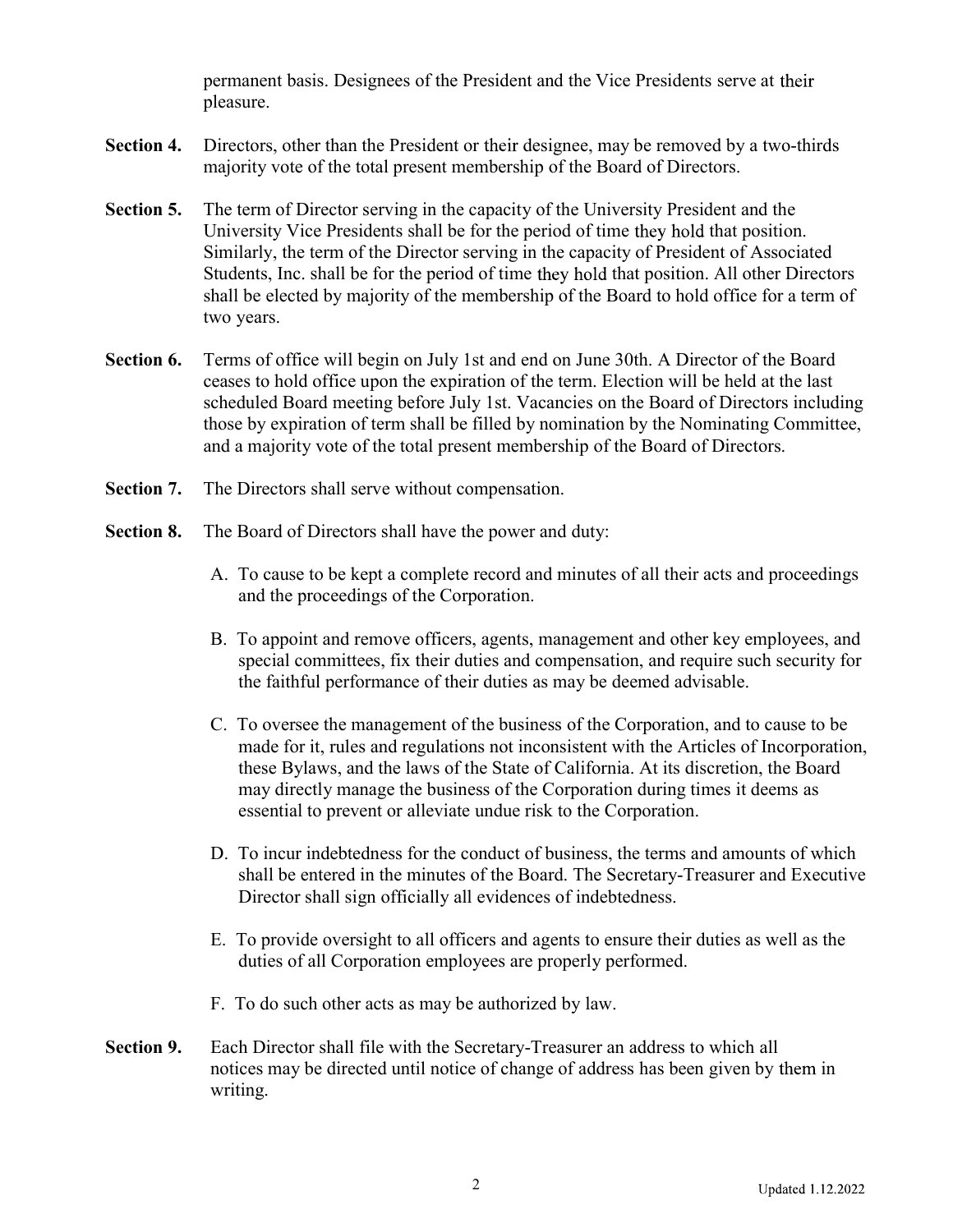- Section 10. Each Director shall have the right, at any reasonable time, to inspect all books, records, and documents of every kind and the physical properties of the Corporation for a purpose reasonably related to such person's interest as a Director, provided that such Director shall not have the right to inspect those books, records or documents made privileged or confidential by law. This inspection must be made by the Director in person, and the right of inspection includes the right to copy and make extracts of documents.
- Section 11. The Corporation shall not make any loan of money or property to or guarantee the obligation of any director or officer unless approved in advance and in writing by the Attorney General.

# **ARTICLE IV**

# OFFICERS OF THE BOARD

- Section 1. The Officers of this Board shall be the Chair, Vice Chair, Secretary-Treasurer and Executive Director. The Chair, Vice Chair, and Secretary-Treasurer shall be elected by a vote of the Board of Directors to serve a two-year term. The Executive Director shall be hired and appointed by the Board of Directors.
- Section 2. The Chair shall be the Chair of the Board and shall perform such duties as are usually incident to the office.
- Section 3. The Vice Chair shall act in the absence of the Chair, and shall be vested with all the powers of the Chair.
- Section 4. The Secretary-Treasurer shall be the Clerk of the Board, and shall designate a Foundation employee suggested by the Executive Director to keep all minutes, supervise all records, and provide for an annual audit of accounts. This designee shall also record all Bylaws and amendments thereto in a book which will be kept in the principal office of the Foundation. The designee will record in that book, the dates of service of the members of the Board of Directors.
- Section 5. The Executive Director shall be the Corporation's general manager and chief executive officer and shall supervise, direct, and carry out the programs of the Corporation in accordance with, and subject to, the direction and control of the Board of Directors. The Executive Director shall give, or cause to be given, a notice of all meetings of the Board of Directors. The Executive Director shall have such other powers and perform such other duties, as the Board of Directors shall from time to time determine, and shall serve as the duly authorized Chief Operating Officer pursuant to CSU Executive Order 1059 and any related Executive Orders that may, from time to time, supersede or augment this Executive Order.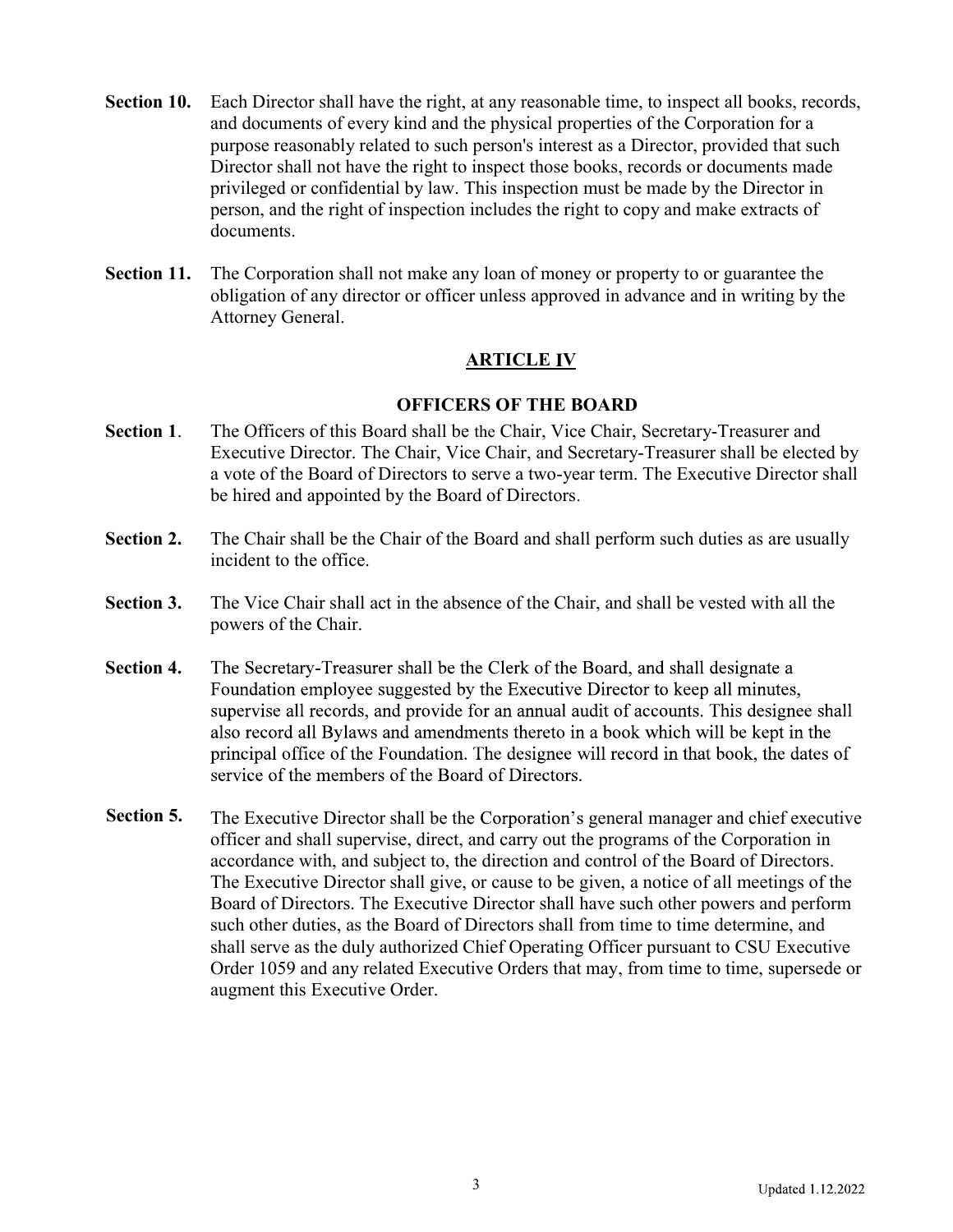- Section 6. The Officers shall have the authority to, and shall discharge the duties as outlined above, until such time as the Board shall limit, enlarge, or otherwise prescribe the authority and duties of the officers.
- Section 7. The Executive Director, may sign deeds, mortgages, bonds, contracts, or other instruments as assigned by the Board of Directors or in the normal course of business except when the signing and execution thereof have been expressly delegated by the Board or by these Bylaws to some other officer or agent of the Corporation or are required by law to be otherwise signed or executed by some other officer in some other manner.

# ARTICLE V

# INDEMNIFICATION OF DIRECTORS, OFFICERS, AND OTHER AGENTS

- Section 1. To the fullest extent permitted by law, this Corporation shall indemnify its Directors, officers, employees, and other persons described in Section 5238(a) of the California Corporation Code, including persons formerly occupying any such position, against all expenses, judgments, fines, settlements, and other amounts actually and reasonably incurred by them in connection with any "proceedings," as that term is used in that Section, and including any action by or in the right of the Corporation, by reason of the fact that the person is or was a person described in that Section. "Expenses," as used in this bylaw, shall have the same meaning as in Section 5238(a) of the California Corporation Code.
- Section 2. On written request to the Board by any person seeking indemnification under Section 5238(b) or Section 5238(c) of the California Corporation Code, the Board shall promptly determine under Section 5238(e) of the California Corporation Code whether the applicable standard of conduct set forth in Section 5238(b) or Section 5238(c) has been met, and, if so, the Board shall authorize indemnification.
- Section 3. To the fullest extent permitted by law, and except as otherwise determined by the Board in a specific instance, expenses incurred by a person seeking indemnification under these Bylaws in defending any proceeding covered by those Sections shall be advanced by the Corporation before final disposition of the proceeding, on receipt by the Corporation of a undertaking by or on behalf of that person that the advance will be repaid unless it is ultimately determined that the person is entitled to be indemnified by the Corporation for those expenses.
- Section 4. The Corporation shall have the right to purchase and maintain insurance to the full extent permitted by law on behalf of its officers, employees, and other agents, against any liability asserted against or incurred by any officer, Director's employee's, or agent's status as such.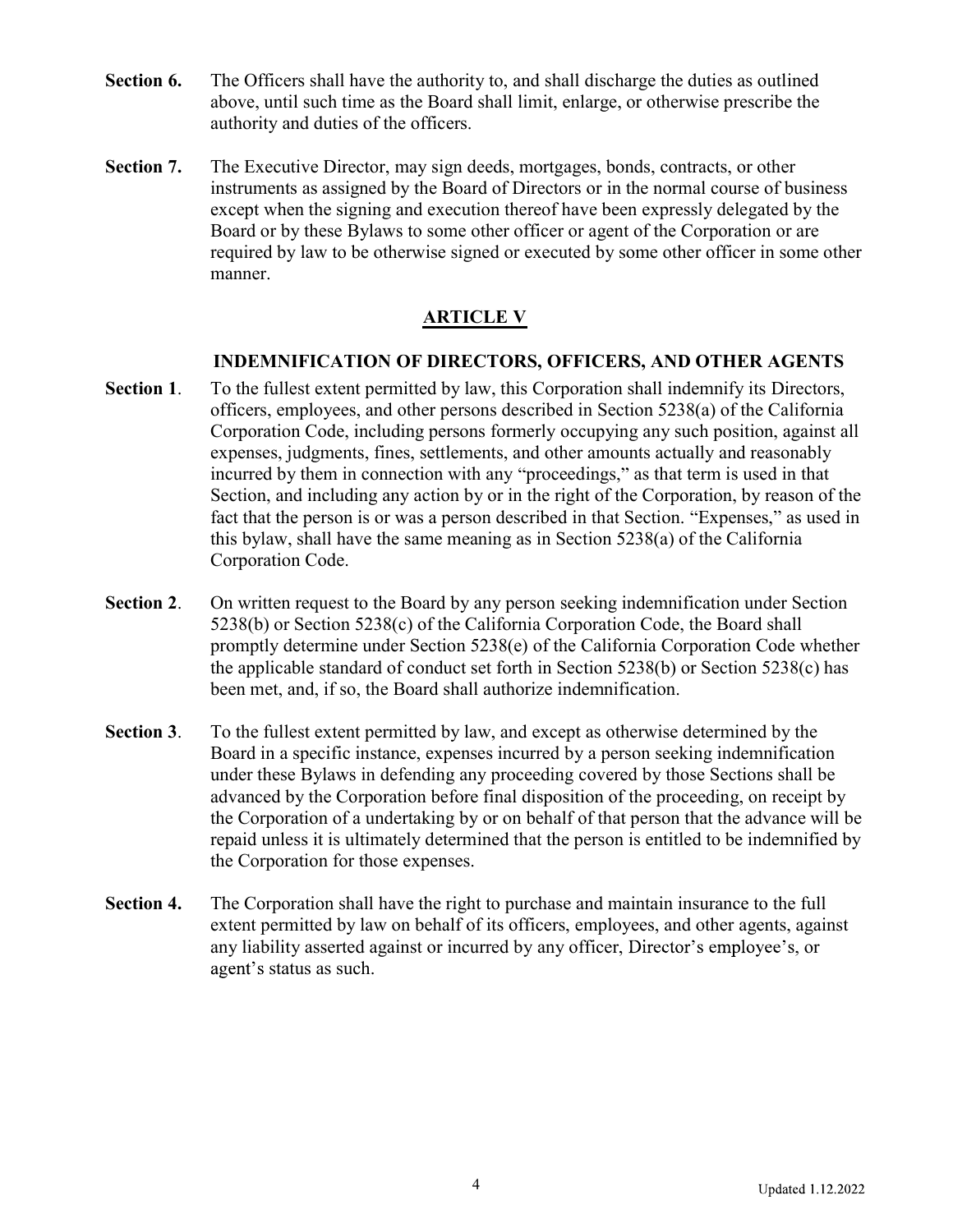# ARTICLE VI

# NOTICE OF OPEN MEETINGS

- Section 1. Regular meetings of the Board of Directors shall be held at least four times per year at a place designated by the Chair.
- Section 2. The Chair, the President of the University, the Executive Director, or any three (3) Directors, may call special meetings at any time.
- Section 3. A written notice of all regular and annual meetings, and all special meetings when final action is to occur, shall be given to each Director at least seven (7) calendar days before each meeting. An agenda listing the matters to be considered at each such meeting shall be included in the notice for the meeting. Written notice of any special meeting where final action is not to occur shall be delivered to each Director at least twenty-four (24) hours before such meeting and shall specify the date, time, and place of the special meeting and the business to be transacted. Written notice of any meeting shall also be given to any person or medium who requests such notice in writing.
- Section 4. All meetings of the Board of Directors shall be public and all persons shall be permitted to attend any meeting of the Board; provided, however, that the Board may hold closed sessions during any meeting to consider those matters that may lawfully be considered in such sessions pursuant to Education Code Section 89923.
- Section 5. Members may participate in a meeting through use of conference telephone or electronic video screen communication provided all members participating are able to hear one another. The conduct of meetings of the Board of Directors and its committees shall be guided by, but not held to Robert's Rules of Order, and the Board may establish written policy and procedures to implement this Article.
- Section 6. Meetings of the Executive Committee may be called for any purpose by any member of the Executive Committee. All meetings of the Executive Committee, or any committee, when acting in the capacity of, or on behalf of the Board, shall be conducted in accordance with the provisions of Education Code Sections 89920 through 89928.

# ARTICLE VII

# QUORUM

Section 1. At all meetings of the Board of Directors, a majority of the total present membership of the Board shall constitute a quorum for the transaction of business, except as may be otherwise specifically provided by statute of these Bylaws. A meeting of the Board of Directors at which a quorum is initially present may continue to transact business notwithstanding its withdrawal of Directors, if any action taken is approved by at least a majority of the required quorum for such meeting.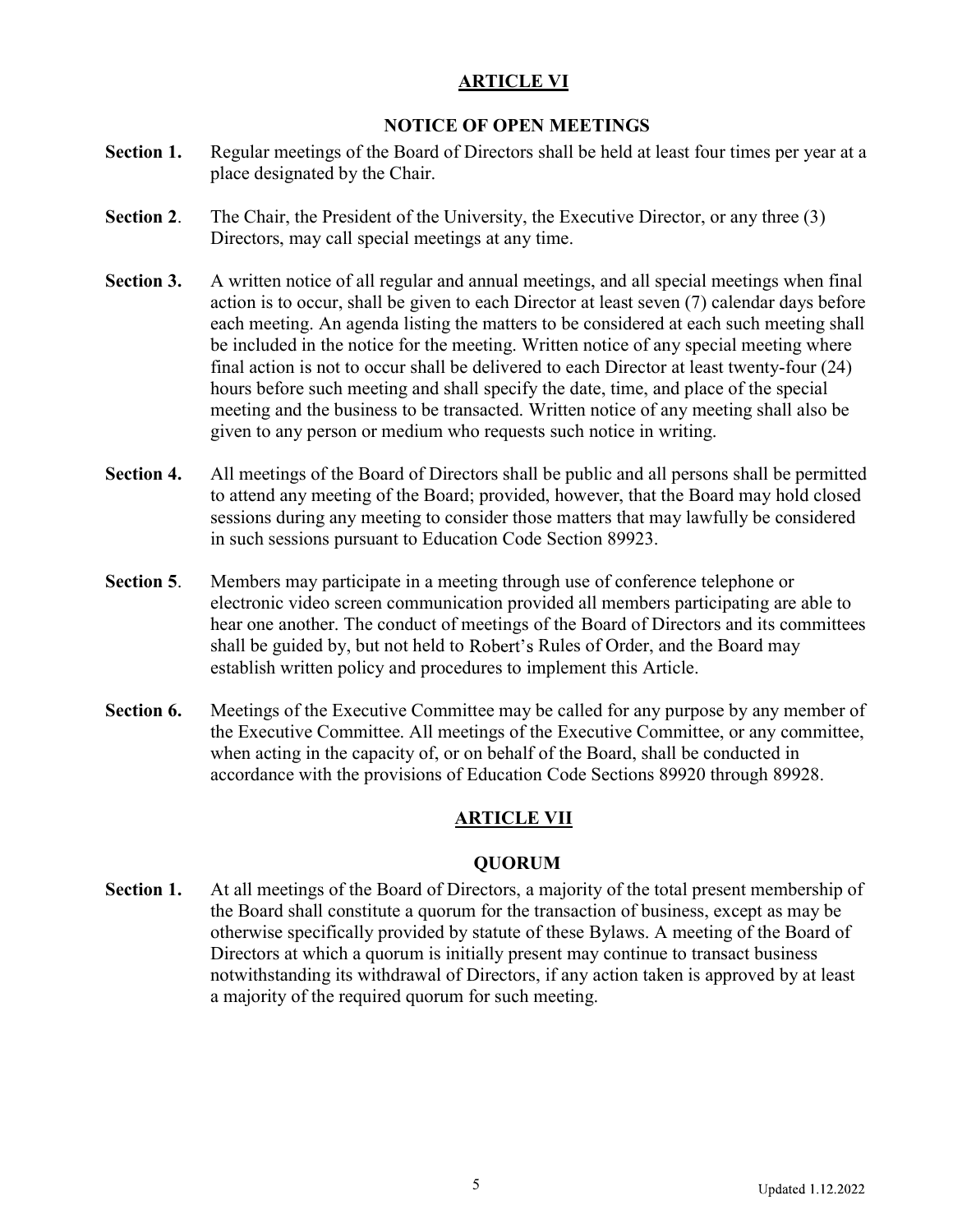### ARTICLE VIII

### **PROXY**

Section 1. There shall be no proxy voting for the conduct of any of the business of this corporation.

# ARTICLE IX

### STANDING COMMITTEES

#### Section 1. Executive Committee

This Corporation shall have an Executive Committee, which shall be composed of the Chair, Vice Chair, and Secretary-Treasurer of the Board of Directors and an additional member of the Board of Directors elected by the Board. The fifth member shall be the Vice President for Administration and Finance. At least three (3) of the five (5) members of the Executive Committee shall be community members of the Board of Directors.

- Section 2. The members of the Executive Committee shall serve for a period of up to two (2) years, or until they leave the Board of Directors or ceases to be an officer, whichever is less.
- Section 3. The Executive Committee shall, except when the Board is in session, have all the powers and authority of the Board in the management of the business and other affairs of the corporation and shall oversee human resources matters of the Foundation, as well as its operating policies and procedures. One member of the Executive Committee shall be elected by the Committee to serve as the liaison to the Philanthropic Investment Committee, whose term as the liaison shall coincide with their term on the Executive Committee.
- Section 4. A majority of the members of the Executive Committee constitutes a quorum.

#### Section 5. Audit Committee

This Corporation shall have an Audit Committee that meets the requirements of the Nonprofit Integrity Act of 2004. Subject to the supervision of the Board of Directors, the Audit Committee shall be responsible for recommending to the Board of Directors the retention and termination of the independent auditor and shall confer with the auditor to satisfy its members that the financial affairs of the Corporation are in order and shall review and determine whether to accept the audit. The Audit Committee shall be composed of three (3) members consisting of one (1) Executive Committee member who is a Community Director, with the exception of the Chair and/or Secretary/Treasurer of the Board of Directors, the University Associate Vice President for Finance and one (1) member of the Board of Directors who is not a member of the Executive Committee. The University Associate Vice President for Finance shall serve as Chair of the Audit Committee.

Section 6. The members of the Audit Committee shall serve for a period of up to two (2) years, or until they leave the Board of Directors or ceases to be an officer, whichever is less.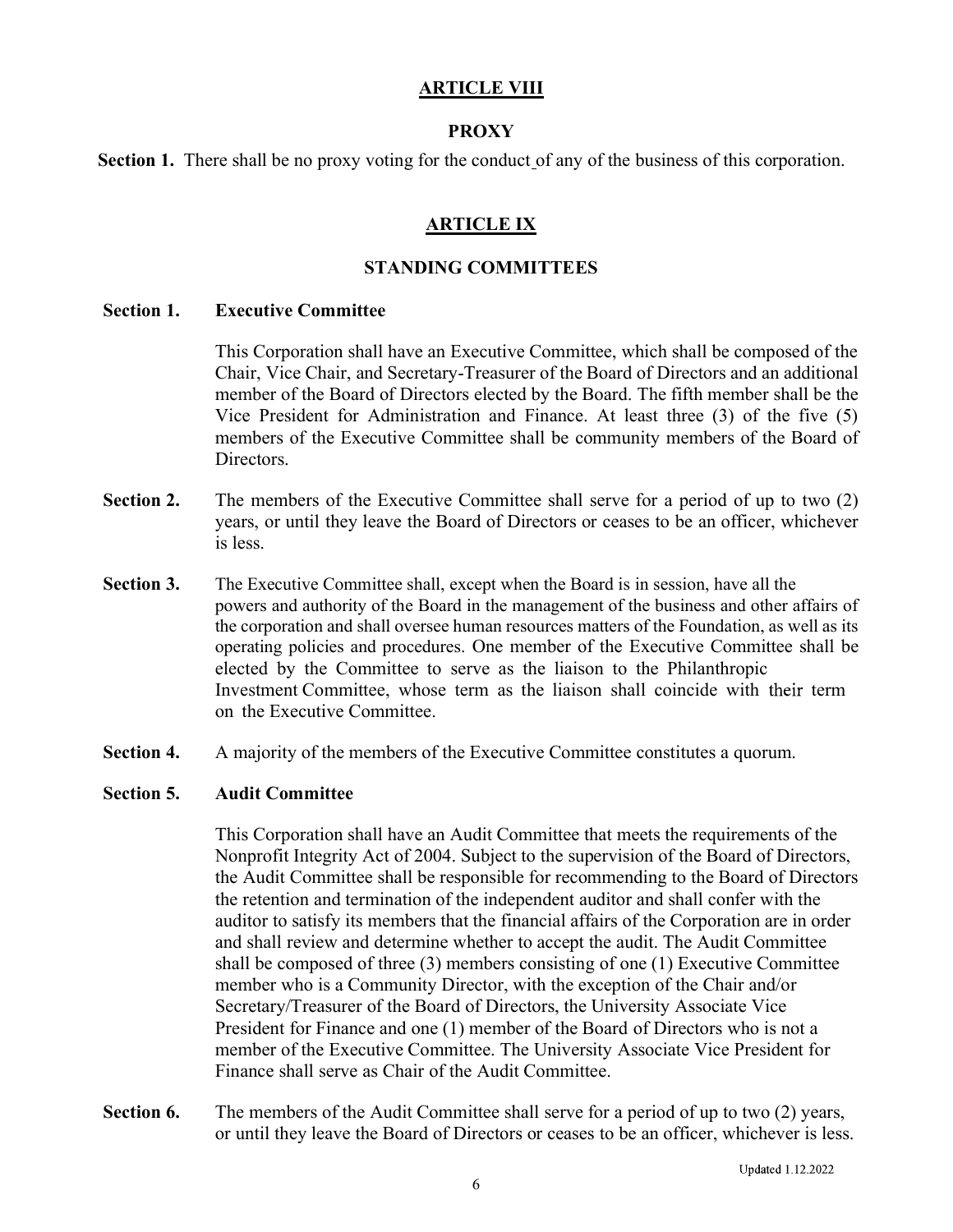#### Section 7. A majority of the members of the Audit Committee constitutes a quorum.

#### Section 8. Business Innovation Committee

The Business Innovation Committee identifies opportunities for revenue that are consistent with CSUDH Foundation's mission, vision, values and benefit campus and the surrounding community. The Business Innovation Committee works with CSUDH Foundation to develop and implement the highest value, revenue generating business opportunities focusing on new business development opportunities that serve the students' needs and supports the growth of California State University, Dominguez Hills; opportunities requiring a financial investment; and opportunities that have been reviewed but rejected by other divisions. The Business Innovation Committee (BIC) identifies, evaluates, and recommends to the Board, and if approved, prioritizes Foundation recommendations for new or expanded revenue generating business initiatives and/or investment opportunities. The members of the Business Innovation Committee shall be comprised of up to five (5) members who are entitled to vote. The Business Innovation Committee will meet quarterly, but meeting frequency is subject to change depending on Foundation activities.

- Section 9. The members of the Business Innovation Committee shall serve for a period of up to two (2) years, or until they leave the Board of Directors or ceases to be an officer, whichever is less.
- Section 10. A majority of the members of the Business Innovation Committee constitutes a quorum.

#### Section 11. Finance and Investment Committee

- Section 12. The Finance and Investment Committee is responsible for the oversight of policies and practices related to Foundation's financial affairs and policies, performance, and investment related to the operating funds. The Finance and Investment Committee will work with Foundation's Chief Financial Officer to evaluate and recommend policies and procedures to the Board, and if approved, monitor financial operations to ensure seamless implementation.
- Section 13. The Finance and Investment Committee's responsibilities are oversight of the Foundation's annual and long-range operating budgets; ensure that timely and accurate information is presented to the Board; establishing the Foundation's investment asset allocation policy; managing asset classes; establishing the reserve spending policy; consider social issues related to investments; and communicate and educate the Board regarding investment matters. The members of the Business Innovation Committee shall be comprised of up to five (5) members who are entitled to vote. The Finance and Investment Committee will meet quarterly, but meeting frequency is subject to change depending on Foundation activities.
- Section 14. The members of the Finance and Investment Committee shall serve for a period of up to two (2) years, or until they leave the Board of Directors or ceases to be an officer, whichever is less.
- Section 15. A majority of the members of the Finance and Investment Committee constitutes a quorum.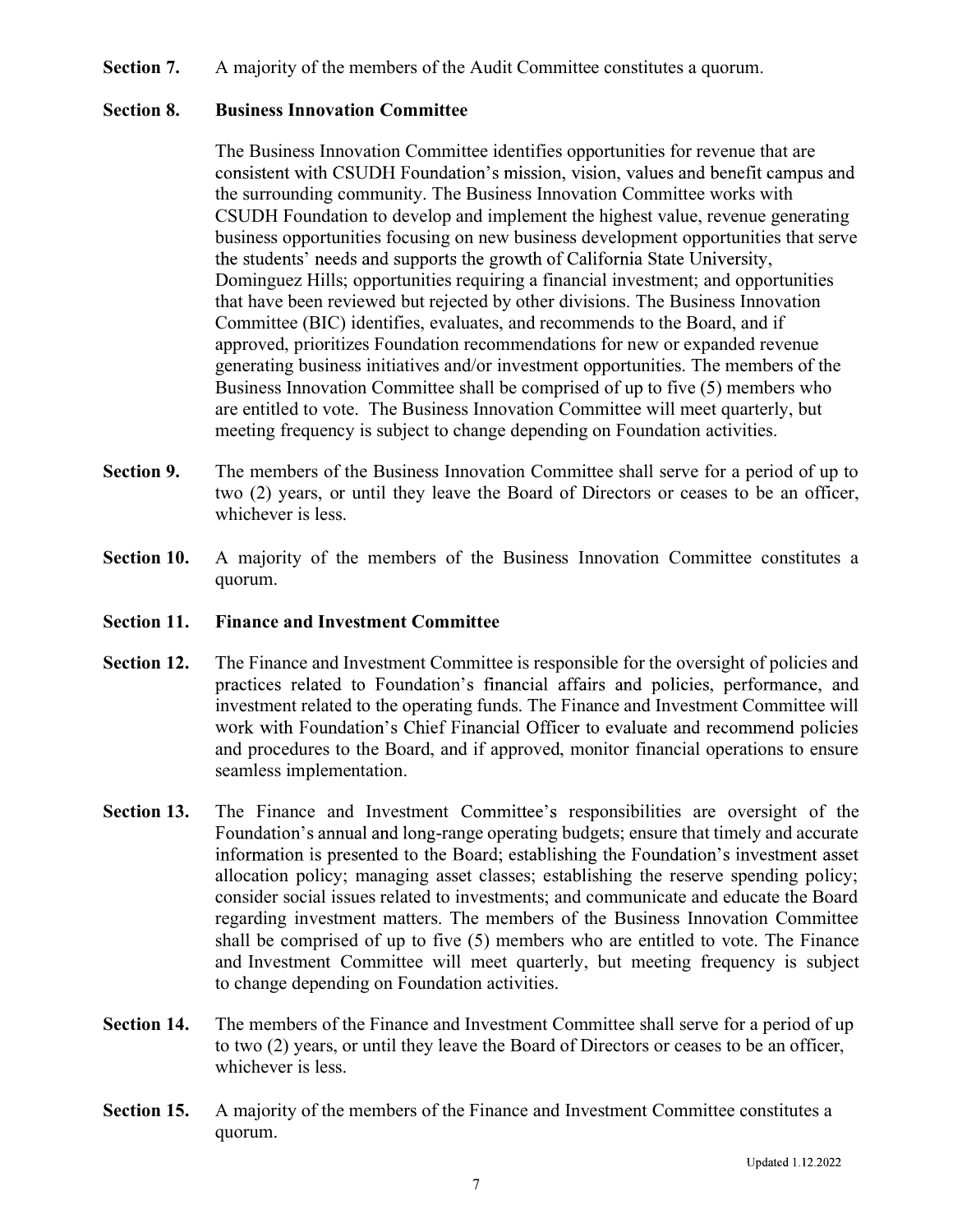### Section 16. Nominating Committee

This Corporation shall have a Nomination Committee, which shall nominate qualified candidates for the Board, Board committees, Board officer positions, and recommend Board members to replace outgoing Nominating Committee members. It shall be composed of the Chair of the Board of Directors, the University Vice President for Administration and Finance, and three (3) other members of the Board of Directors to be elected by the Board. At least three (3) of the five (5) members of the Nominating Committee shall be community members of the Board of Directors. The Chair of the Board of Directors shall serve as the Chair of the Nominating Committee.

- Section 17. The member of the Nominating Committee shall serve for a period of up to two (2) years, or until they leave the Board of Directors or ceases to be an officer, whichever is less.
- Section 18. A majority of the members of the Nominating Committee constitutes a quorum.

#### Section 19. Other Provisions

- Section 20. The Executive Director of the Foundation shall serve as an ex-officio member of all standing, temporary, and ad hoc committees created by the Board. The term of the exofficio member serving in the capacity of the Foundation Executive Director shall be for the period of time he or she holds that position.
- Section 21. The Chief Financial Officer of the Foundation shall serve as an ex-officio member of the Finance and Investment Committee, the Audit Committee, and all temporary and ad hoc committees relating to the financial and investment affairs of the Corporation that are created by the Board. The term of the ex-officio member serving in the capacity of the Foundation Chief Financial Officer be for the period of time they hold that position.
- Section 22. The Board of Directors shall fill all vacancies on any standing committees.
- Section 23. The Board of Directors shall have the authority to create and appoint temporary or ad hoc committees at its discretion and to appoint members to such committees as it may deem necessary for the conduct of its business, subject to the provision that final action by any such committees shall be retained by the Board of Directors.

# **ARTICLE X**

### FISCAL YEAR

Section 1. The fiscal year of this Corporation and Board shall begin the 1st day of July and shall terminate on the 30th day of June.